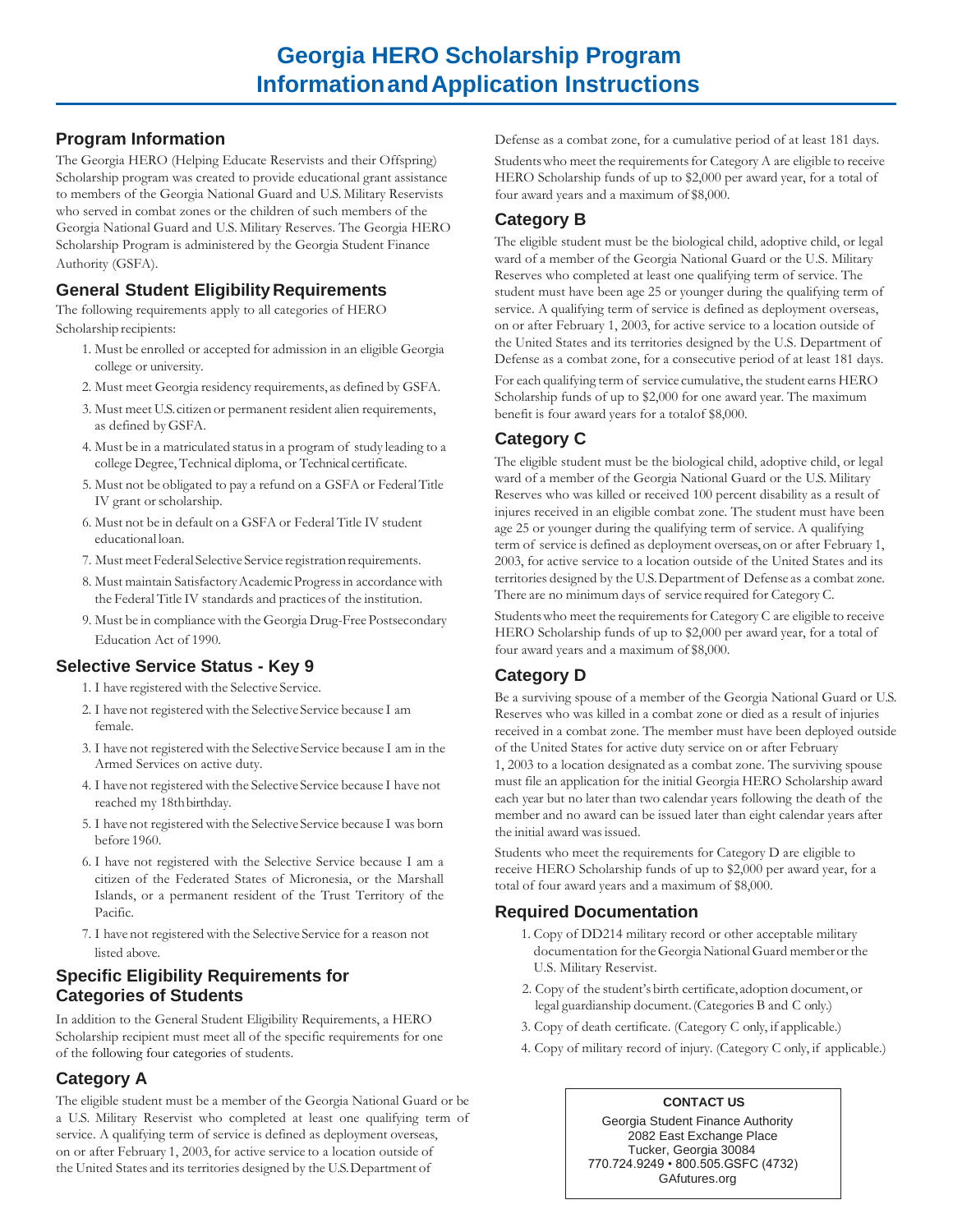# **GSFA** | Georgia Student

# **Georgia HERO Program**  (Helping Educate Reservists and their Offspring) 2022-2023 Application

WARNING: Any person who intentionally makes or furnishes a false statement or misrepresentation on this form, or on any form or writing hereafter furnished for use in connection with this application, and any person who accepts or uses the same knowing it to be false, for the purpose of enabling the student to establish eligibility for, or to wrongfully receive, *state student aid funds, may be subject to fine or imprisonment, or both, under provisions of Georgia law.*

| PART A. STUDENT: COMPLETE THIS PART (ITEMS 1-18)                                                                                                                                                                                                                                                                                                                                                                                                                                                                                                                                                                                                                                                                                                                                                                                                                                                 |                                                                          |                               |                                                             |                                                                                                                                                |                                                                                      |                       |                                                                              |  |                                             |    |                             |  |  |
|--------------------------------------------------------------------------------------------------------------------------------------------------------------------------------------------------------------------------------------------------------------------------------------------------------------------------------------------------------------------------------------------------------------------------------------------------------------------------------------------------------------------------------------------------------------------------------------------------------------------------------------------------------------------------------------------------------------------------------------------------------------------------------------------------------------------------------------------------------------------------------------------------|--------------------------------------------------------------------------|-------------------------------|-------------------------------------------------------------|------------------------------------------------------------------------------------------------------------------------------------------------|--------------------------------------------------------------------------------------|-----------------------|------------------------------------------------------------------------------|--|---------------------------------------------|----|-----------------------------|--|--|
| 1. Email Address (Required)                                                                                                                                                                                                                                                                                                                                                                                                                                                                                                                                                                                                                                                                                                                                                                                                                                                                      |                                                                          |                               | 2. Last Name (Please Print)                                 |                                                                                                                                                |                                                                                      |                       | First Name                                                                   |  |                                             |    | Middle Initial              |  |  |
| 3. Social Security Number                                                                                                                                                                                                                                                                                                                                                                                                                                                                                                                                                                                                                                                                                                                                                                                                                                                                        | 4. Permanent Mailing Address (Number, Street, Apt., P.O. Box, RFD, etc.) |                               |                                                             |                                                                                                                                                |                                                                                      |                       |                                                                              |  |                                             |    |                             |  |  |
| 5. Date of Birth (Mo/Day/Yr.)                                                                                                                                                                                                                                                                                                                                                                                                                                                                                                                                                                                                                                                                                                                                                                                                                                                                    |                                                                          |                               | City<br><b>State</b>                                        |                                                                                                                                                |                                                                                      |                       | Zip Code                                                                     |  |                                             |    | <b>Primary Phone Number</b> |  |  |
| 6. Age                                                                                                                                                                                                                                                                                                                                                                                                                                                                                                                                                                                                                                                                                                                                                                                                                                                                                           | 7. Sex<br>_Male<br>В.<br>Female                                          |                               |                                                             |                                                                                                                                                | 8. U. S. Citizenship Status<br>A. U.S. Citizen B. Permanent Resident<br>_Other<br>C. |                       |                                                                              |  |                                             |    |                             |  |  |
| 9. Selective Service Status (Enter Code from Key 9<br>in the Instructions on back)                                                                                                                                                                                                                                                                                                                                                                                                                                                                                                                                                                                                                                                                                                                                                                                                               |                                                                          |                               |                                                             | 10. How long have you lived in Georgia immediately preceding the first school term for which you are requesting aid?<br><b>Months</b><br>Years |                                                                                      |                       |                                                                              |  |                                             |    |                             |  |  |
| 1. Are you applying as a GA National Guardsmen or Reservist? Yes No                                                                                                                                                                                                                                                                                                                                                                                                                                                                                                                                                                                                                                                                                                                                                                                                                              |                                                                          |                               |                                                             |                                                                                                                                                |                                                                                      |                       |                                                                              |  |                                             |    |                             |  |  |
| 12. Are you applying as a dependent of a GA National Guardsmen or Reservist? Yes____ No____<br>I3. Are you applying as a spouse of a GA National Guardsmen orReservist? Yes____No_                                                                                                                                                                                                                                                                                                                                                                                                                                                                                                                                                                                                                                                                                                               |                                                                          |                               |                                                             |                                                                                                                                                |                                                                                      |                       |                                                                              |  |                                             |    |                             |  |  |
| 14. Do you have a<br>baccalaureate degree?                                                                                                                                                                                                                                                                                                                                                                                                                                                                                                                                                                                                                                                                                                                                                                                                                                                       |                                                                          |                               | 15. Are you on active duty as a member of the Armed Forces? |                                                                                                                                                |                                                                                      |                       | 16. Is Georgia currently<br>shown as your home state<br>of record? Yes or No |  | 17. Do you pay Georgia State<br>Income Tax? |    |                             |  |  |
| A. Yes B. No                                                                                                                                                                                                                                                                                                                                                                                                                                                                                                                                                                                                                                                                                                                                                                                                                                                                                     |                                                                          | A. Yes (Complete Items 16-17) |                                                             |                                                                                                                                                |                                                                                      | B. No (Go to Item 18) |                                                                              |  | _Yes<br>A.                                  | В. | No                          |  |  |
| 18. Choose any two semesters or three quarters for which aid is requested and indicate, to the best of your knowledge, the number of hours you plan to enroll each term.<br>Fall Spring<br>Summer                                                                                                                                                                                                                                                                                                                                                                                                                                                                                                                                                                                                                                                                                                |                                                                          |                               |                                                             |                                                                                                                                                |                                                                                      |                       |                                                                              |  |                                             |    |                             |  |  |
| I certify that the information reported above, and on any other document or writing in connection with this application for student financial assistance is or will be true, correct<br>and complete to the best of my knowledge. I authorize use of the information on this form by the Georgia Student Finance Authority as described in the Instructions. I<br>authorize release and exchange of information between the Georgia Student Finance Authority and educational institutions, state and federal agencies, and private lending<br>institutions from which student financial assistance is sought or obtained by me, and agree that such information exchanged may include financial, enrollment, academic<br>status, legal residency and location information necessary to assure proper administration of student aid programs by state, federal and institutional administrators. |                                                                          |                               |                                                             |                                                                                                                                                |                                                                                      |                       |                                                                              |  |                                             |    |                             |  |  |
| Student Signature                                                                                                                                                                                                                                                                                                                                                                                                                                                                                                                                                                                                                                                                                                                                                                                                                                                                                |                                                                          |                               |                                                             |                                                                                                                                                |                                                                                      |                       | Area Code and Telephone Number                                               |  | Date Signed                                 |    |                             |  |  |
| STUDENT: MAIL YOUR COMPLETED APPLICATION AND REQUIRED DOCUMENTS TO THE SCHOOL FINANCIAL AID OFFICE                                                                                                                                                                                                                                                                                                                                                                                                                                                                                                                                                                                                                                                                                                                                                                                               |                                                                          |                               |                                                             |                                                                                                                                                |                                                                                      |                       |                                                                              |  |                                             |    |                             |  |  |
| <b>PART B. FINANCIAL AID OFFICER: COMPLETE THIS PART</b>                                                                                                                                                                                                                                                                                                                                                                                                                                                                                                                                                                                                                                                                                                                                                                                                                                         |                                                                          |                               |                                                             |                                                                                                                                                |                                                                                      |                       |                                                                              |  |                                             |    |                             |  |  |
| Please check the application for completeness and return it to the student if it is incomplete. Also, all required documents must be attached. Otherwise,<br>complete Part B below and forward the application and documents to Georgia Student Finance Authority (GSFA) as soon as possible. Keep a photocopy<br>for your files.                                                                                                                                                                                                                                                                                                                                                                                                                                                                                                                                                                |                                                                          |                               |                                                             |                                                                                                                                                |                                                                                      |                       |                                                                              |  |                                             |    |                             |  |  |
| Award Amount:<br>Will awarding of this scholarship exceed the student cost of attendance? Yes_______No______<br>School Name                                                                                                                                                                                                                                                                                                                                                                                                                                                                                                                                                                                                                                                                                                                                                                      |                                                                          |                               |                                                             |                                                                                                                                                |                                                                                      |                       |                                                                              |  |                                             |    |                             |  |  |
| List the dollar amount of the award per the student's request on Part A, number 18.                                                                                                                                                                                                                                                                                                                                                                                                                                                                                                                                                                                                                                                                                                                                                                                                              |                                                                          |                               |                                                             |                                                                                                                                                |                                                                                      |                       |                                                                              |  |                                             |    |                             |  |  |
|                                                                                                                                                                                                                                                                                                                                                                                                                                                                                                                                                                                                                                                                                                                                                                                                                                                                                                  | Summer 2022                                                              |                               | <b>Fall 2022</b>                                            |                                                                                                                                                | Winter 2023                                                                          |                       | Spring 2023                                                                  |  |                                             |    |                             |  |  |
| **Students are paid \$1,000/semester or \$700/quarter if enrolled in 12 or more quarter hours of undergraduate coursework or enrolled in nine or more hours of graduate<br>coursework. If enrolled in three quarters, one quarter must be awarded at \$600, in order not to exceed the \$2,000/year maximum award. Students enrolled for less than<br>12 hours are paid \$83.33/semester or \$55.55/quarter of Undergraduate coursework. Graduate students enrolled for less than 9 hours are paid \$111.11/semester or<br>\$74.07/quarter hours.                                                                                                                                                                                                                                                                                                                                                |                                                                          |                               |                                                             |                                                                                                                                                |                                                                                      |                       |                                                                              |  |                                             |    |                             |  |  |